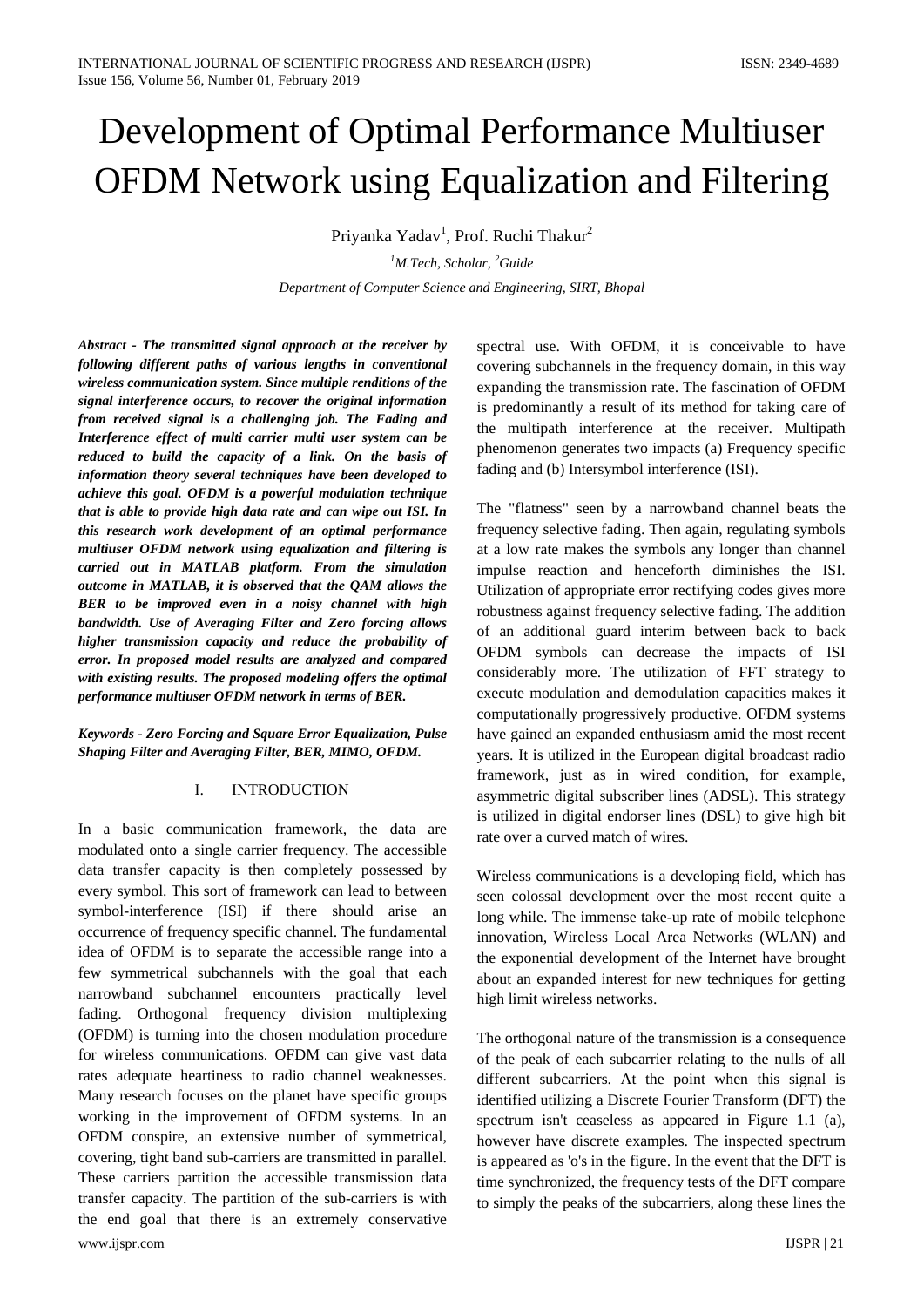covering frequency district between subcarriers does not influence the receiver. The deliberate peaks compare to the nulls for all different subcarriers, bringing about orthogonality between the subcarriers.



Figure: 1.1 Frequency response of the subcarrier in a 5 tone OFDM signal.

(a) shows the spectrum of each carrier, and the discrete frequency samples seen by an OFDM receiver. Note, each carrier is sinc,  $sin(x)/x$ , in shape. (b) Shows the overall combined response of the 5 subcarriers (thick black line).

#### II. MIMO SYSTEM MODEL

Consider a general  $N_T$  by  $N_R$  MIMO system with  $N_T$ transmit antennas and  $N_R$  receive antennas. There will be  $N_T$  by  $N_R$  uncorrelated paths between the transmitters and receivers. The complex channel gains between i<sup>th</sup> receiver and j<sup>th</sup> transmitter at a  $k<sup>th</sup> STS$  is represented as  $h_{ijk}$  given by equation where  $\alpha_{ii}$  are the amplitude gain and  $\beta_{ii}$  are the phase shift along these paths. The channel coefficients follow a Rayleigh distribution as given by equation. The block diagram for baseband transmission to baseband reception is presented in Figure 2.1.

$$
h_{ijk} = \alpha_{ijk} e^{\beta i j k} \dots \dots \dots \dots \dots \dots \dots \dots \dots \dots \dots \dots \dots (2.1)
$$



Fig. 2.1 Block Diagram for Baseband Transmission to Baseband Reception.

Here  $x_i(t)$  and  $x_0(t)$  are the in-phase and quadrature components of the baseband transmit signal and yi(t) and yq(t) are the baseband received signals. The linear model for the system is presented in below equation. A  $2x2$ MIMO system is presented in Figure 2.2.

� 1, 2, � <sup>=</sup> � ℎ11, ℎ12, ℎ21, ℎ22, � � 1, 2, � + � 1, 2, � … … … … … . (2.2) = + … … … … … … … … . . (2.3)

X is a set of transmit signal vectors in the signal space defined by a set of basis functions. Y is the corresponding set of received signal vectors.

Noise at the receiver is modeled by an  $N_R$  X 1 column vector whose elements are zero-mean, i.i.d. complex Gaussian random variables with identical variances  $(power)^2$ .



Fig. 2.2 A 2X2 MIMO System.

## III. PROPOSED METHODOLOGY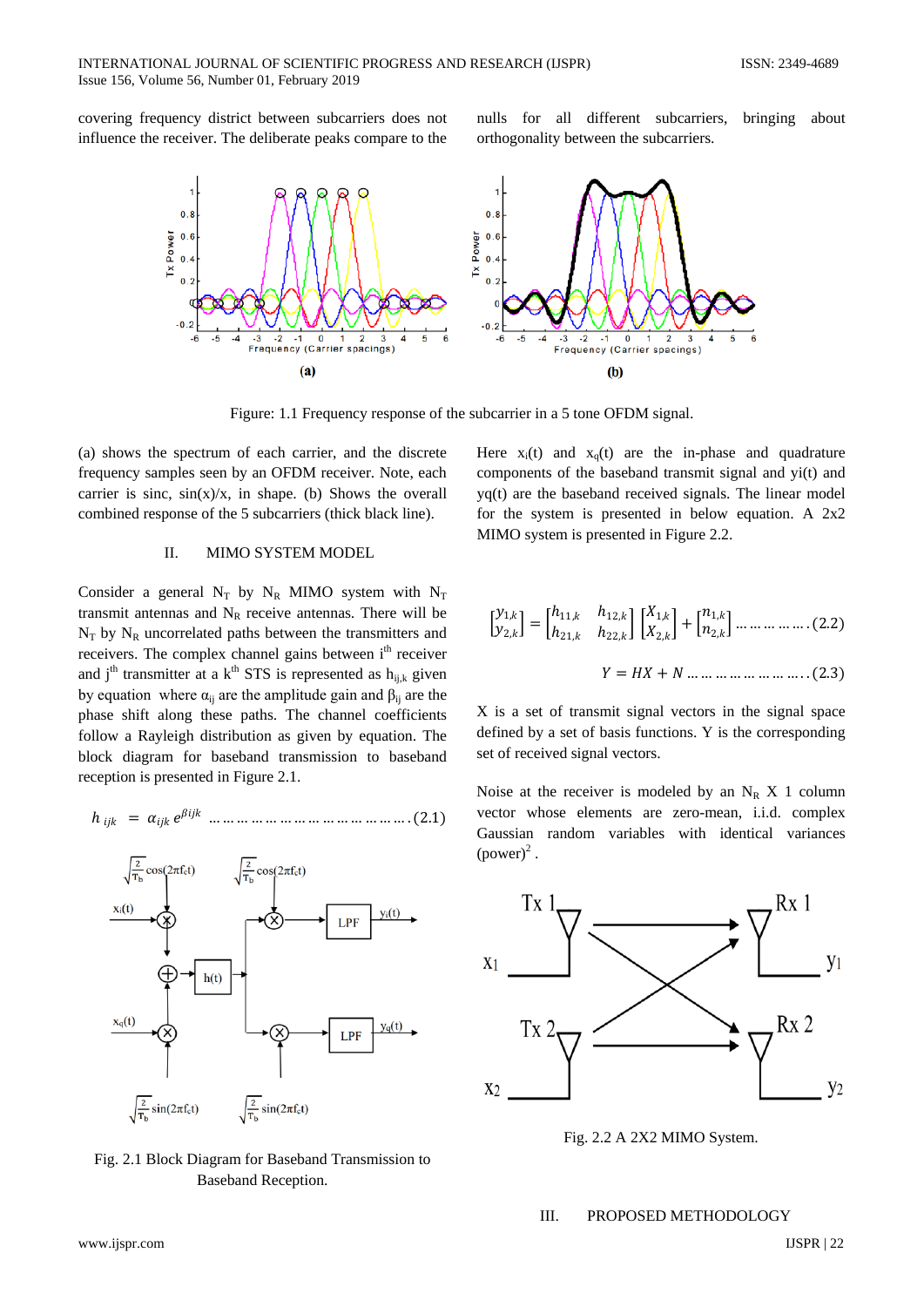#### INTERNATIONAL JOURNAL OF SCIENTIFIC PROGRESS AND RESEARCH (IJSPR) ISSN: 2349-4689 Issue 156, Volume 56, Number 01, February 2019

This work proposed a development of optimal performance multiuser OFDM network using equalization and filtering approach. Fig.3.1 shows the block diagram of proposed approach implemented and simulated on MATLAB Environment. As demonstrated in Fig. 3.1 input information signal is modulated by 8/16/32/64 QAM modulation block then the modulated signal is converted in parallel stream using serial to parallel converter. An inverse transform (OFDM modulation) is applied on signal stream and again converted in its actual serial form. An

AWGN MIMO channel with noise is used in proposed model to propagate modulated transmitted signal. At the receiver end Reverse OFDM (OFDM demodulation) transform is applied on received signal. After that equalization and filtering is applied on received demodulated signal. Combine the received signal with respective data. Apply median filtering along with moving average filtering to get actual information output. Operation and functionality of fundamental blocks of proposed model are given as follows.



Fig.3.1 Block Diagram of Proposed Methodology.

#### *a. QAM Modulation*

For higher data rates, PSK has limitations. QAM provides the higher throughput rate required for data transfers by combining ASK and PSK. Two different signals are sent simultaneously on the same carrier frequency. The result of this combination provides two variable (amplitude and phase of the signal) to assign binary values. As the number of states is increasing, greater throughput is achieved. The number of states used in QAM ranges from 8 to 64 in practical systems making data throughput to 100 Mbps rate in WLAN and very high speed digital subscriber line (VHDSL) systems. As the complexity of QAM increases, the possibility.

M-QAM has been simulated in Matlab. M used in the simulation is 4, 16 and 64. Different QAM results summary is given in the simulation results. As the M value increases in order to maintain good BER, SNR also needs to be increased appropriately for each QAM points. In QAM, the margins are low between signal constellation points. Hence, any imbalances or impediments in the channel or overall system can make the BER to grow. To contain BER low, it is required to send higher power.

#### *b. Equalization*

The effect of Inter Symbol Interference (ISI) in multipath time varying dispersive channel is more severe than noise associated with the system. One method to abate this ISI is by implementing equalization or channel inversion at the receiver. Effectively the equalizers are used to decouple the multiple sub-streams in the received sequence. The process of equalization involves realization of a filter w such that (z) is approximately equal to  $H^{-1}(z)$ .

Zero Forcing Equalizer is used in this work. A Zero Forcing equalizer is formulated to render the least square estimate of the transmit signal vector. It is shown that, the Zero Forcing equalizer is the pseudo-inverse of the channel matrix. Hence, the zero forcing equalizer is purely a function of the channel state or the channel matrix.

#### *c. Moving Average Filter*

The Moving average filter is a basic Low Pass FIR (Finite Impulse Response) filter ordinarily utilized for smoothing a variety of tested data/signal. It takes L tests of contribution at once and takes the normal of those L-tests and delivers a solitary output point. It is a straightforward LPF (Low Pass Filter) structure that comes helpful for researchers and specialists to filter undesirable noisy segment from the intended data. As the filter length builds (the parameter L ) the smoothness of the output signal,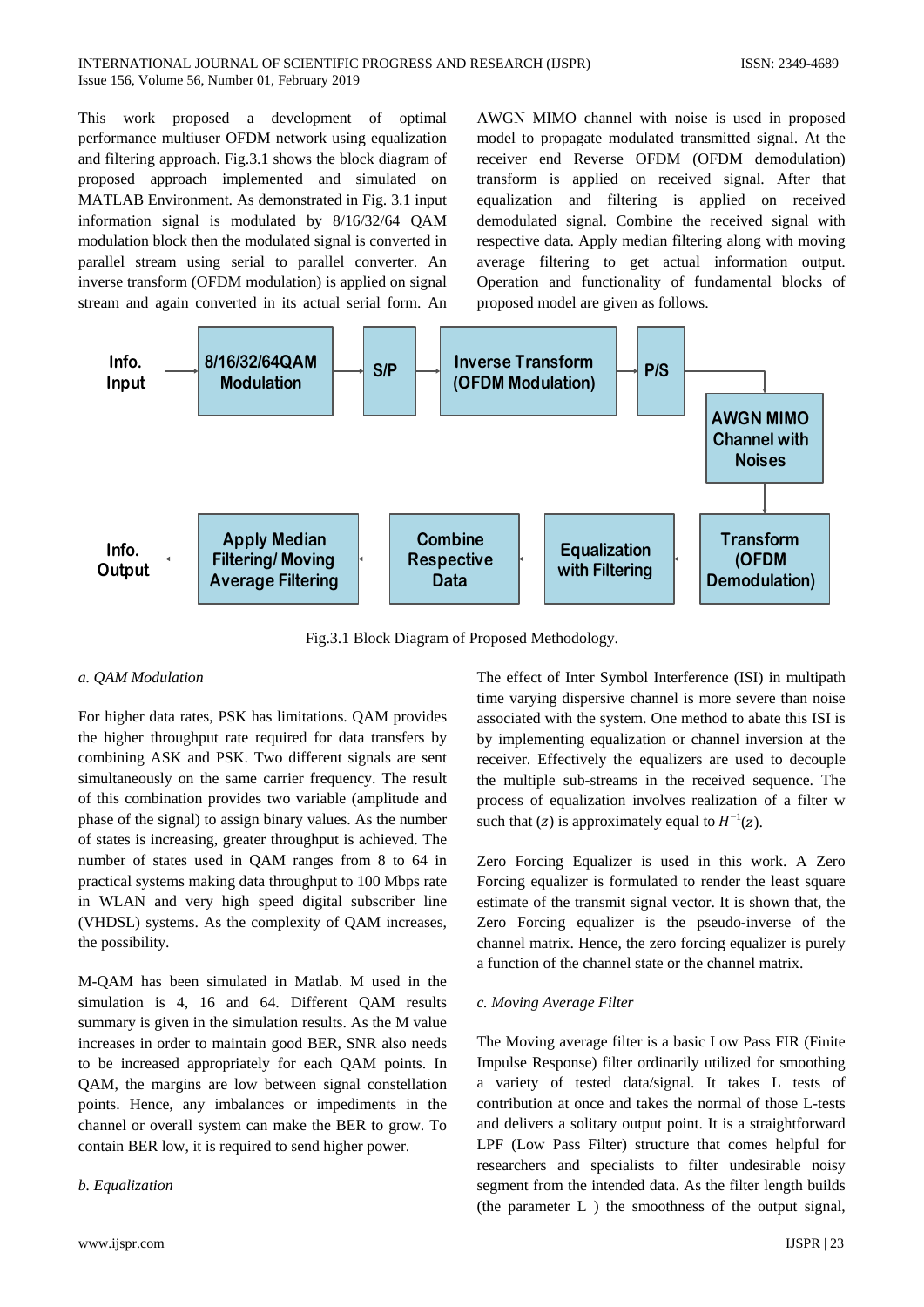increments, while the sharp advances in the data are made progressively obtuse. This implies that this filter has excellent time domain response but a poor frequency response.

Fig. 3.2 shows the simulation flow of proposed work in MATLAB.



Fig.3.2 Flow chart of Proposed System Algorithm.

## IV. SIMULATION RESULTS

In simulation of proposed work consider the performance of the ZF equalizers in cases of various transmitter and receiver conditions. To simulate proposed work various antenna configurations are considered. The antenna configuration considered for the simulation of this work for deferent QAM modulation. Using 8-QAM Modulation, 16-QAM Modulation ,32-QAM Modulation and 64-QAM

Modulation for 2 transmitter and 2 receiver antenna configuration, A comparative study of performance of equalizers in these cases is presented based on SNR and BER of the output streams from the equalizer for cases of transmitter and receiver.

Fig. 4.1 Shows the Multi User OFDM Wireless Network with Tx=2 (Number of transmitters) and Rx=2 (Number of receivers) using 8-QAM modulation scheme. BER for different schemes like ZF-OSIC,MMSE-OSIC,ZF-OSIC+Averaging filtering, MMSE-OSIC+Averaging filtering, ZF-OSIC+Pulse shaping filter is illustrated with different colors.



Fig. 4.1 Multi User OFDM Wireless Network using 8- QAM Modulation.

Fig. 4.2 Shows the Multi User OFDM Wireless Network with Tx=2 (Number of transmitters) and Rx=2 (Number of receivers) using 16-QAM modulation scheme. BER for different schemes like ZF-OSIC,MMSE-OSIC,ZF-OSIC+Averaging filtering, MMSE-OSIC+Averaging filtering, ZF-OSIC+Pulse shaping filter is illustrated with different colors.

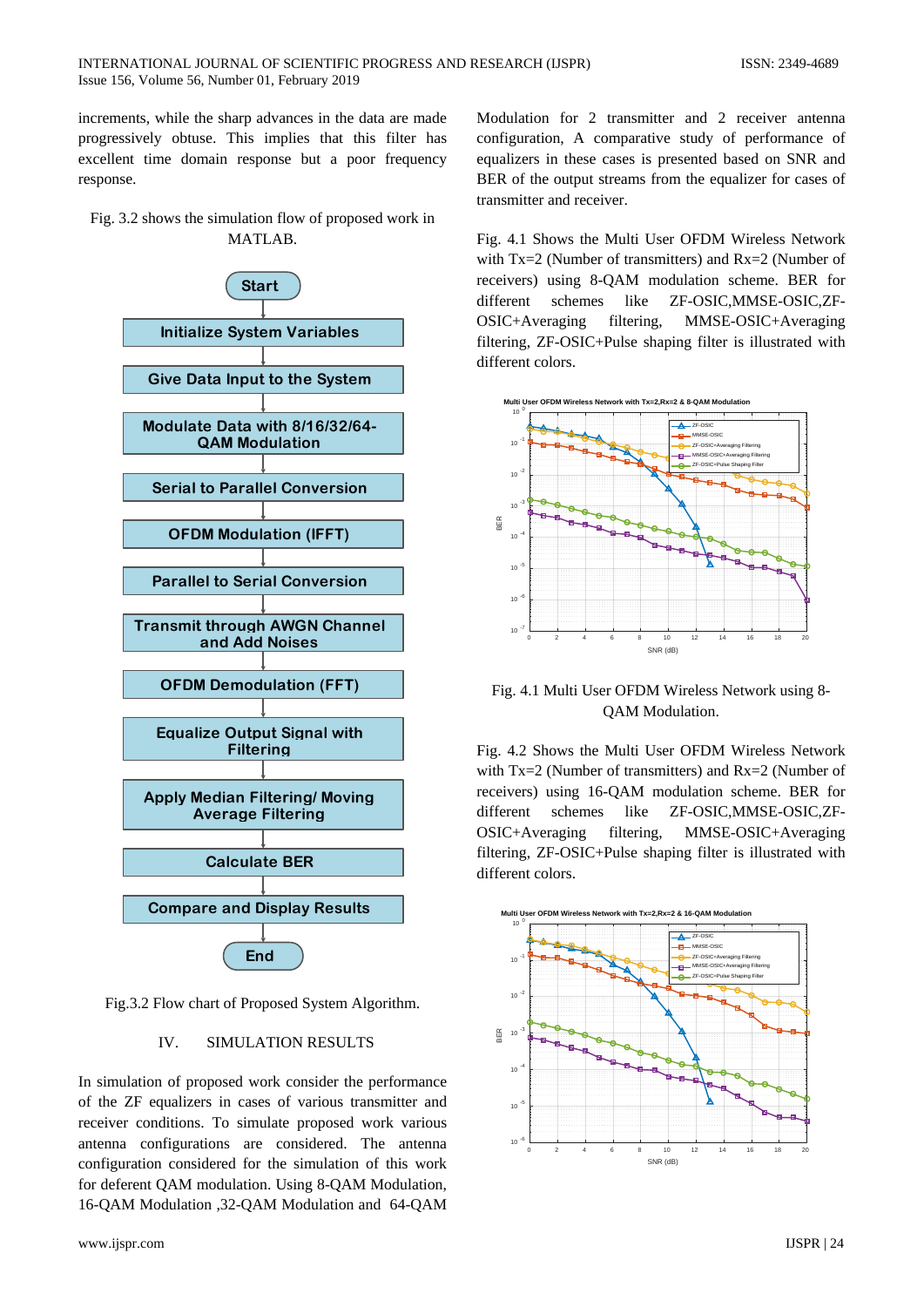## Fig. 4.2 Multi User OFDM Wireless Network using 16- QAM Modulation.

Fig. 4.3 Shows the Multi User OFDM Wireless Network with Tx=2 (Number of transmitters) and Rx=2 (Number of receivers) using 34-QAM modulation scheme. BER for different schemes like ZF-OSIC,MMSE-OSIC,ZF-OSIC+Averaging filtering, MMSE-OSIC+Averaging filtering, ZF-OSIC+Pulse shaping filter is illustrated with different colors.



Fig. 4.3 Multi User OFDM Wireless Network using 32- QAM Modulation.

Fig. 4.4 Shows the Multi User OFDM Wireless Network with Tx=2 (Number of transmitters) and Rx=2 (Number of receivers) using 64-QAM modulation scheme. BER for different schemes like ZF-OSIC,MMSE-OSIC,ZF-OSIC+Averaging filtering, MMSE-OSIC+Averaging filtering, ZF-OSIC+Pulse shaping filter is illustrated with different colors.



Fig. 4.4 Multi User OFDM Wireless Network using 64- QAM Modulation.

## V. CONCLUSION AND FUTURE SCOPE

In this work a theoretical framework to of a communication system development of optimal performance multiuser OFDM network using equalization and filtering approach to predict the performance of the equalizers is proposed and verified. The model is checked for consistency by verifying its performance for 2X2 MIMO antenna configuration for 8QAM, 16QAM, 32 QAM and 64QAM modulation. Further, the performance is studied for a case in which one of the communication entities is mounted. The effect of antennas is studied. The proposed model is seen to have reduced complexity and computation, smart choice of transmits power and optimal placement of antennas. In the background of the challenging conditions that demand robust solutions for effective communication.

The following are the some of the interesting extensions of the present work: (1) An interesting topic for future research is to perform more extensive performance comparisons between FFT based OFDM. (2) The proposed OFDM system is working well for AWGN channel; it can be tested to Rayleigh fading channels.

### **REFERENCES**

- [1] G. Kaddoum, "Design and Performance Analysis of a Multiuser OFDM Based Differential Chaos Shift Keying Communication System," in IEEE Transactions on Communications, vol. 64, no. 1, pp. 249-260, Jan. 2016.
- [2] Y. Tanigawa, Y. Kozai and T. Saba, "A physical layer security scheme employing imaginary receiver for multiuser MIMO-OFDM systems," 2017 IEEE International Conference on Communications (ICC), Paris, 2017, pp. 1-6.
- [3] T. Murakami, K. Ujihara, Y. Takatori, M. Mizoguchi and F. Maehara, "Downlink multiuser MIMO-OFDM transmission using simple receive antenna selection," 2016 International Symposium on Antennas and Propagation (ISAP), Okinawa, 2016, pp. 604-605.
- [4] P. Xu, J. Wang, J. Wang and F. Qi, "Analysis and Design of Channel Estimation in Multicell Multiuser MIMO OFDM Systems," in IEEE Transactions on Vehicular Technology, vol. 64, no. 2, pp. 610-620, Feb. 2015.
- [5] M. Kirutiga, K. Narayan and A. Chinmayi, "Correlation delay shift keying based Chaos MIMO communication system," 2015 International Conference on Communications and Signal Processing (ICCSP), Melmaruvathur, 2015, pp. 1690-1694.
- [6] G. Kaddoum and F. Gagnon, "Lower bound on the bit error rate of a decode-and-forward relay network under chaos shift keying communication system," in IET Communications, vol. 8, no. 2, pp. 227-232, 23 January 2014.
- [7] S. Yoon, J. Lee and H. Ryu, "Chaos communication system using MIMO technique," 16th International